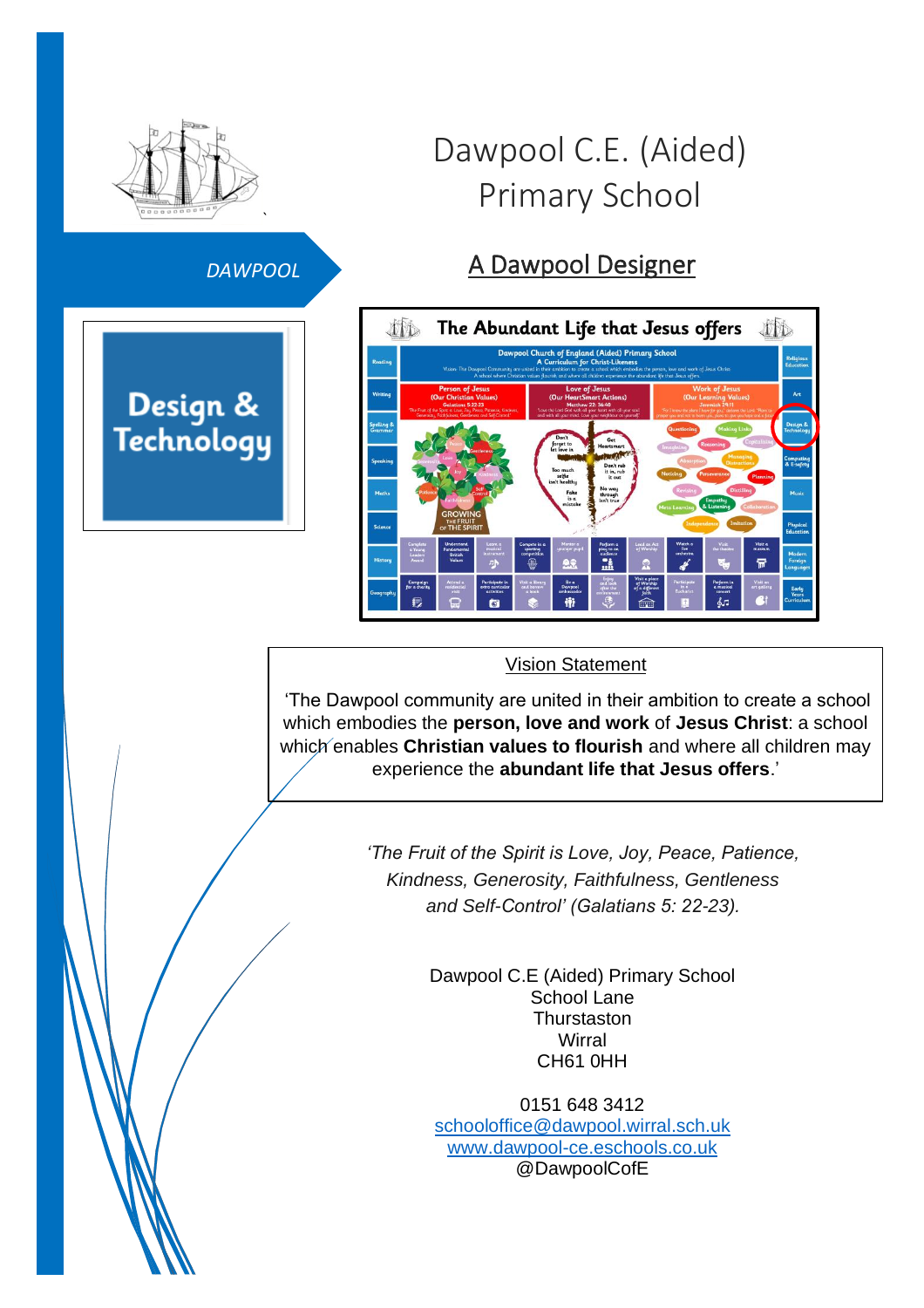#### A DAWPOOL DESIGNER

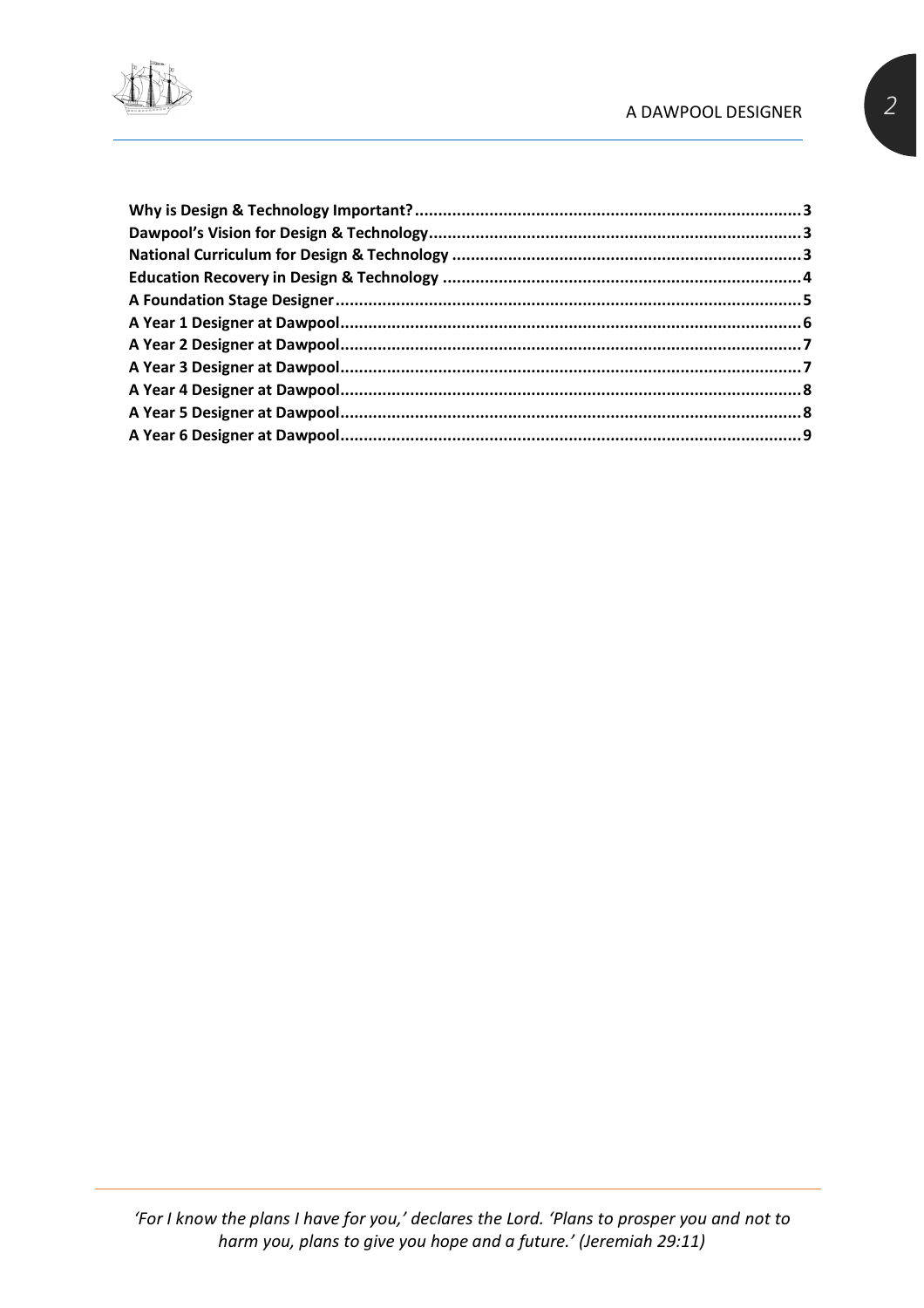

#### <span id="page-2-0"></span>**Why is Design & Technology Important?**

Design and technology prepare pupils to participate in tomorrow's rapidly changing technologies. They learn to think and intervene creatively to improve quality of life. The subject calls for pupils to become autonomous and creative problem solvers, as individuals and members of a team. They must look for needs, wants and opportunities and respond to them by developing a range of ideas and making products and systems. They combine practical skills with an understanding of aesthetics, social and environmental issues, function and industrial practices. As they do so, they reflect on and evaluate present and past design and technology, its uses and effects. Through design and technology, all pupils can become discriminating and informed users of products, and become innovators.

#### <span id="page-2-1"></span>**Dawpool's Vision for Design & Technology**

On completion of the Design & Technology curriculum at Dawpool, pupils will have developed:

- *Experience of using their imagination to design and make products that solve real and relevant problems.*
- *The ability to work constructively and productively with others.*
- *The ability to carry out research, show initiative and ask questions to understand a user's needs.*
- *A good knowledge of which tools, equipment and materials to use to make their products and how to use them responsibly and safely.*
- *A knowledge of important inventors and their inventions and how they have improved people's lives.*
- *An enjoyment for design and technology*

#### <span id="page-2-2"></span>**National Curriculum for Design & Technology**

The National Curriculum for Design & Technology at Key Stages 1 and 2 can be downloaded from the 'Curriculum' tab of the Dawpool school website.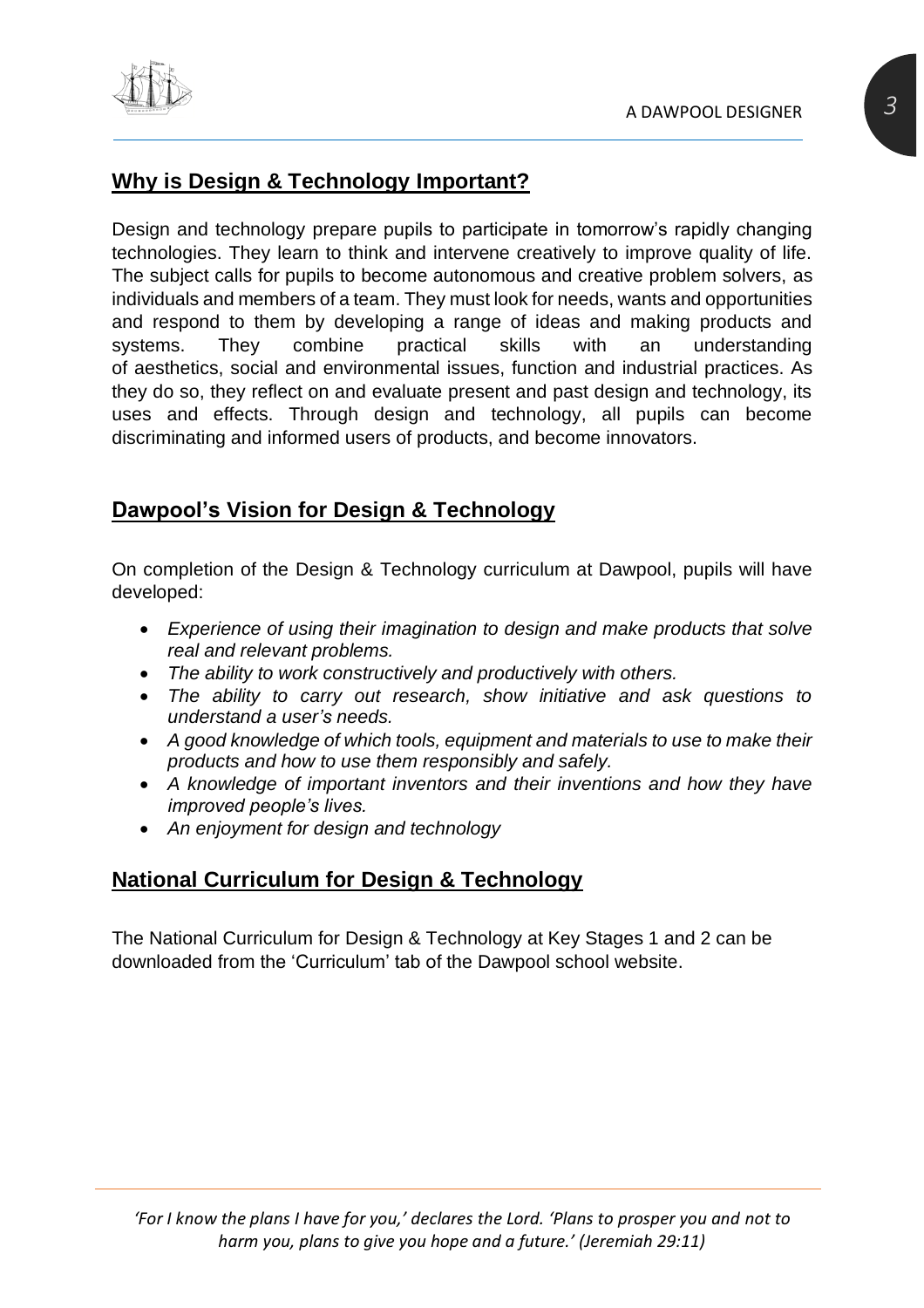

#### <span id="page-3-0"></span>**Education Recovery in Design & Technology**

In response to the COVID-19 pandemic, we have identified 3 overarching improvement priorities for education recovery:

- *Reading across the curriculum*
- *Teachers' subject, pedagogical and pedagogical content knowledge*
- *Quality First Teaching*

A focus on these 3 priorities will ensure that all pupils can access the full curriculum which is central to the '**Abundant Life that Jesus offers.**'

In addition to these 3 priorities, we have taken a **subject-specific approach** when prioritising what to teach.

In determining what to prioritise in the **Design & Technology (DT)** curriculum, we have focused on our vision for DT which outlines our aspirations for pupils in this subject. We have also considered the quidance produced by the DfE. The main aim of education recovery at Dawpool is to teach pupils what they need in order to make sense of later work in the curriculum. We have therefore identified the following priorities for the DT curriculum.

Pupils will:

- *Develop their knowledge of materials, equipment and tools and how to use them responsibly and safely.*
- *Explore the features of some simple inventions to develop understanding of 'functionality' and 'aesthetics'.*
- *Explore the design process by working with a range of simple materials, such as textiles and ingredients.*
- *Use their imagination to design and make products that solve real and relevant problems (see whole school design & technology project)*
- *Have the opportunity to work constructively and productively with others.*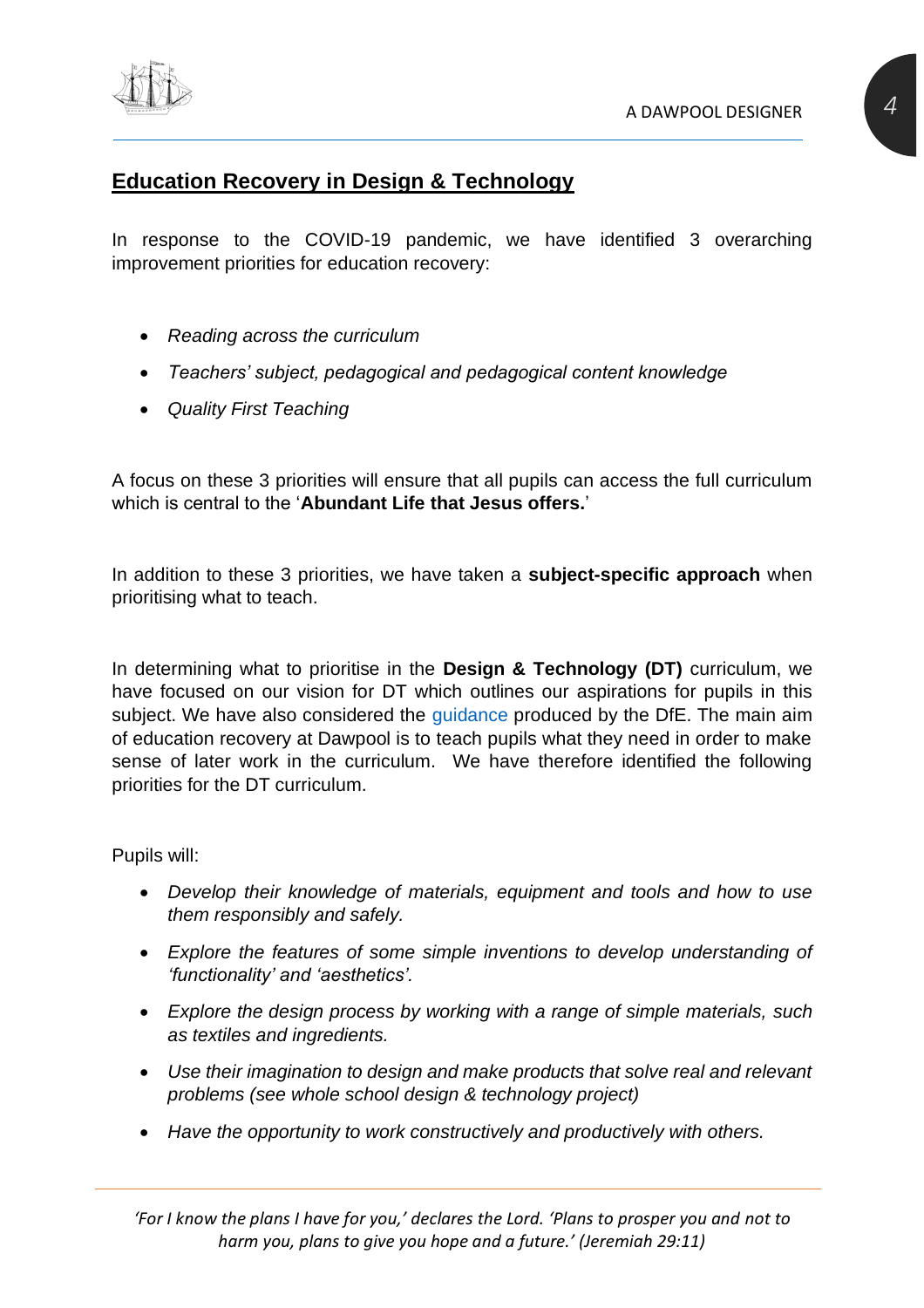

## <span id="page-4-0"></span>**A Foundation Stage Designer**

| <b>A Foundation Stage Designer</b> |                                                                                                                                                                                                                                                                                                                                                                                                                                                                                                                                         |  |  |
|------------------------------------|-----------------------------------------------------------------------------------------------------------------------------------------------------------------------------------------------------------------------------------------------------------------------------------------------------------------------------------------------------------------------------------------------------------------------------------------------------------------------------------------------------------------------------------------|--|--|
| <b>Class</b>                       | <b>Development Matters Statements</b>                                                                                                                                                                                                                                                                                                                                                                                                                                                                                                   |  |  |
|                                    | <b>Expressive Arts and Design – Creating with Materials</b>                                                                                                                                                                                                                                                                                                                                                                                                                                                                             |  |  |
| <b>Foundation 1</b>                | Explore different materials freely, to develop their ideas about how to<br>use them and what to make.<br>Develop their own ideas and then decide which materials to use to<br>express them.<br>Join different materials and explore different textures.<br>Choose the right resources to carry out their own plan. For example,<br>choosing a spade to enlarge a small hole they dug with a trowel.<br>Collaborate with others to manage large items, such as moving a long<br>$\bullet$<br>plank safely, carrying large hollow blocks. |  |  |
| <b>Foundation 2</b>                | Return to and build on their previous learning, refining ideas and<br>developing their ability to represent them.<br>Create collaboratively sharing ideas, resources and skills.                                                                                                                                                                                                                                                                                                                                                        |  |  |
| <b>Early Learning</b><br>Goals     | Safely use and explore a variety of materials, tools and techniques,<br>experimenting with colour, design, texture, form and function.<br>Share their creations, explaining the process they have used.                                                                                                                                                                                                                                                                                                                                 |  |  |

|                                                            | <b>Term &amp; Topic</b> | Activities which may be included. Please note the nature of the<br>EYFS means planning changes daily.                                      |  |
|------------------------------------------------------------|-------------------------|--------------------------------------------------------------------------------------------------------------------------------------------|--|
| Autumn<br><b>Getting to</b><br><b>Know You</b><br>Term     |                         | Introduce children to the resources in the classroom and<br>model the correct way to use each resource.                                    |  |
|                                                            |                         | Ensure children are using materials and resources correctly<br>at all times.                                                               |  |
| <b>Spring</b><br>Term                                      | <b>Superheroes</b>      | Show children how to tidy away and safely store equipment<br>after use.                                                                    |  |
|                                                            |                         | Model correct and safe use of equipment such as scissors,<br>screwdrivers and hammers. Explain why it is important to use<br>tools safely. |  |
| <b>Disney Around</b><br><b>Summer</b><br>the World<br>Term |                         | Design and plan models using a range of resources such as<br>wooden blocks, duplo, lego, train tracks, popoids, octons,<br>waffle blocks.  |  |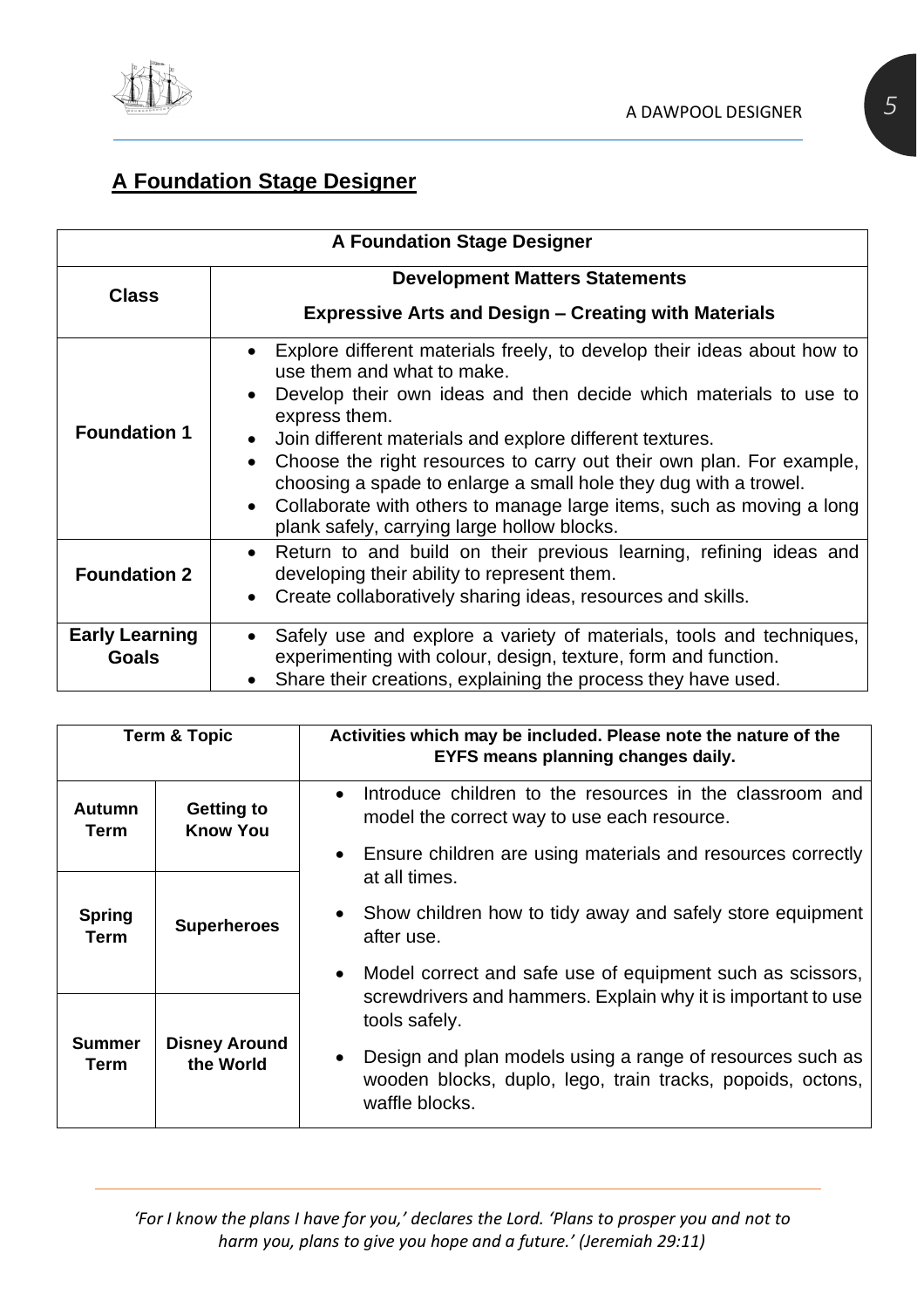

| • Explore how things work at the tinker station using a range of<br>hand tools.                   |
|---------------------------------------------------------------------------------------------------|
| Support children in working with others to discuss ways of<br>strengthening and improving models. |
| Create dens and other structures in Forest Schools.                                               |
| Use playdough and clay to create models and pots.<br>$\bullet$                                    |
| Bend, fold and cut paper creatively.<br>$\bullet$                                                 |
| • Create own designs using craft materials.                                                       |

## <span id="page-5-0"></span>**A Year 1 Designer at Dawpool**

- I can use my own ideas to make something.
- I can describe how something works.
- I can cut food safely.
- I can make a product which moves.
- I can make my model stronger.
- I can explain to someone else how I want to make my product.
- I can choose appropriate resources and tools.
- I can make a simple plan before making.

| idea         | product                    | model                | plan         |
|--------------|----------------------------|----------------------|--------------|
| investigate  | evaluate                   | make                 | user         |
| purpose      | Fruit & vegetable<br>names | names of<br>utensils | slice        |
| peel         | cut                        | squeeze              | healthy diet |
| choose       | ingredients                | join                 | tool         |
| material     | fabric                     | paper                | card         |
| decorate     | paper fastener             | paperclip            | glue         |
| masking tape | template                   | mark out             |              |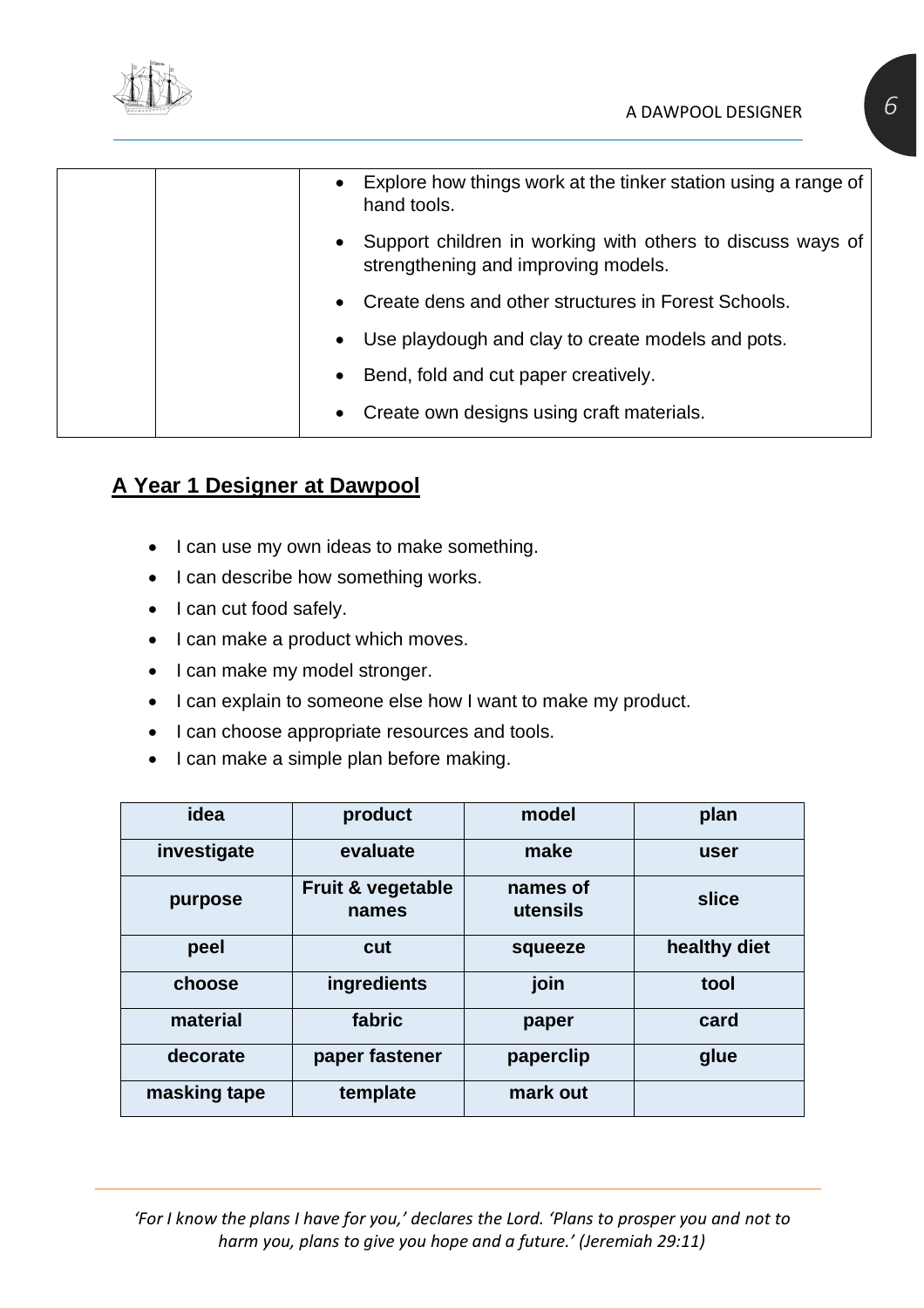

#### <span id="page-6-0"></span>**A Year 2 Designer at Dawpool**

- I can think of an idea and plan what to do next.
- I can choose tools and materials and explain why I have chosen them.
- I can join materials and components in different ways.
- I can explain what went well with my work.
- I can use different textiles and explain why I have chosen them
- I can measure materials to use in a model or structure.
- I can describe the ingredients I am using when preparing food.

| design           | construct | evaluate   | function |
|------------------|-----------|------------|----------|
| criteria         | purpose   | planning   | model    |
| <b>structure</b> | template  | assemble   | product  |
| investigate      | equipment | ingredient | material |
| textile          | sew       | cut        | join     |
| fold             |           |            |          |

#### <span id="page-6-1"></span>**A Year 3 Designer at Dawpool**

- I can prove that my design meets some set criteria.
- I can follow a step-by-step plan, choosing the right equipment and materials.
- I can design a product and make sure that it looks attractive.
- I can choose a textile for both its suitability and its appearance.
- I can select the most appropriate tools and techniques for a given task.
- I can make a product which uses both electrical and mechanical components.
- I can work accurately to measure, make cuts and make holes.
- I can describe how food ingredients come together.

| Tools               | <b>Evaluate</b> | <b>Design</b>     | <b>Materials</b> |
|---------------------|-----------------|-------------------|------------------|
| <b>Method</b>       | <b>Measure</b>  | <b>Attractive</b> | <b>Textile</b>   |
| <b>Healthy diet</b> | <b>Flavour</b>  | <b>Texture</b>    | <b>Taste</b>     |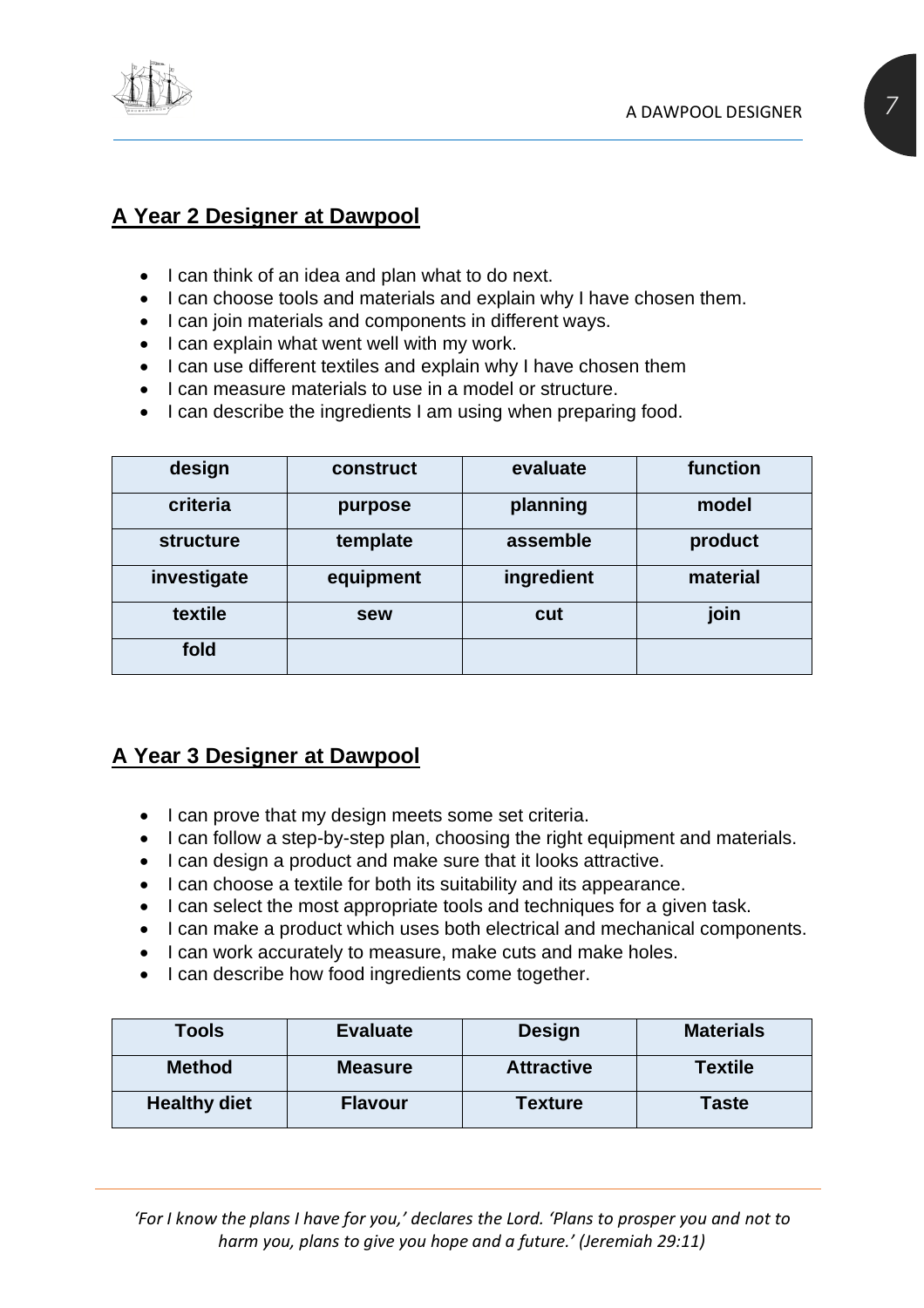

**Mechanism Pneumatics** 

#### <span id="page-7-0"></span>**A Year 4 Designer at Dawpool**

- I can use ideas from other people when I am designing.
- I can produce a plan and explain it.
- I can evaluate and suggest improvements for my designs.
- I can evaluate products for both their purpose and appearance.
- I can explain how I have improved my original design.
- I can present a product in an interesting way.
- I can measure accurately.
- I can persevere and adapt my work when my original ideas do not work.
- I know how to be both hygienic and safe when using food.

| design     | make      | process          | prototype  |
|------------|-----------|------------------|------------|
| research   | create    | creative         | experiment |
| audience   | cook      | template         | draw       |
| mechanism  | equipment | survey           | construct  |
| finish     | evaluate  | <b>structure</b> | product    |
| recipe     | textile   | model            | practical  |
| ingredient | tool      | computer         | join       |
| practise   | develop   | improve          | function   |
| draw       | model     | purpose          |            |

#### <span id="page-7-1"></span>**A Year 5 Designer at Dawpool**

- I can come up with a range of ideas after collecting information from different sources.
- I can produce a detailed, step-by-step plan.
- I can suggest alternative plans; outlining the positive features and draw backs.
- I can explain how a product will appeal to a specific audience.
- I can evaluate appearance and function against original criteria.
- I can use a range of tools and equipment competently.